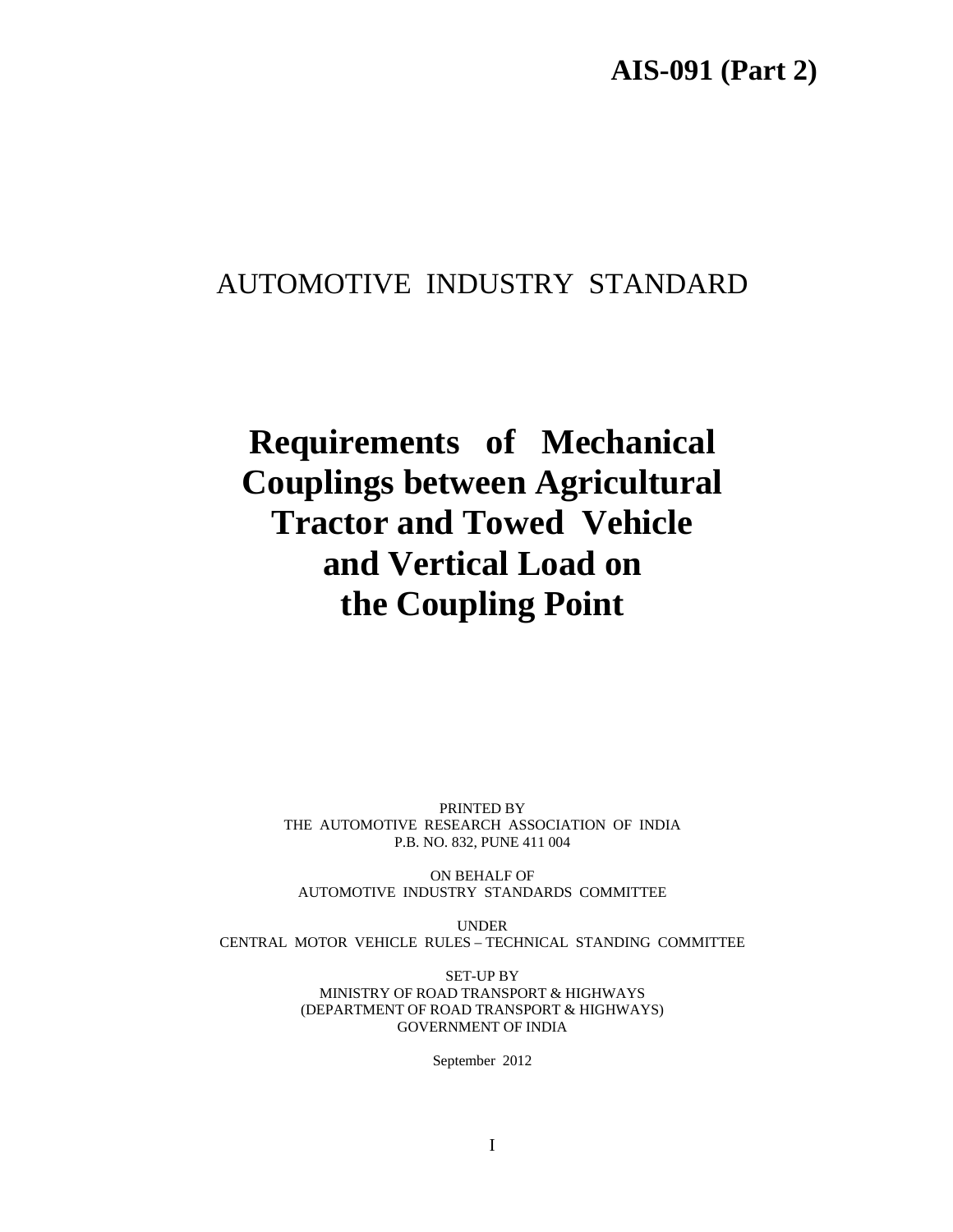| Sr.<br>No. |                         | Corrigenda   Amendment   Revision | <b>Date</b> | <b>Remark</b> | Misc. |
|------------|-------------------------|-----------------------------------|-------------|---------------|-------|
|            |                         |                                   |             |               |       |
|            |                         |                                   |             |               |       |
|            |                         |                                   |             |               |       |
|            |                         |                                   |             |               |       |
|            |                         |                                   |             |               |       |
|            |                         |                                   |             |               |       |
|            |                         |                                   |             |               |       |
|            |                         |                                   |             |               |       |
|            |                         |                                   |             |               |       |
|            |                         |                                   |             |               |       |
|            |                         |                                   |             |               |       |
|            |                         |                                   |             |               |       |
|            |                         |                                   |             |               |       |
|            |                         |                                   |             |               |       |
|            |                         |                                   |             |               |       |
|            |                         |                                   |             |               |       |
|            |                         |                                   |             |               |       |
|            |                         |                                   |             |               |       |
|            | <b>General remarks:</b> |                                   |             |               |       |

## **Status chart of the Standard to be used by the purchaser for updating the record**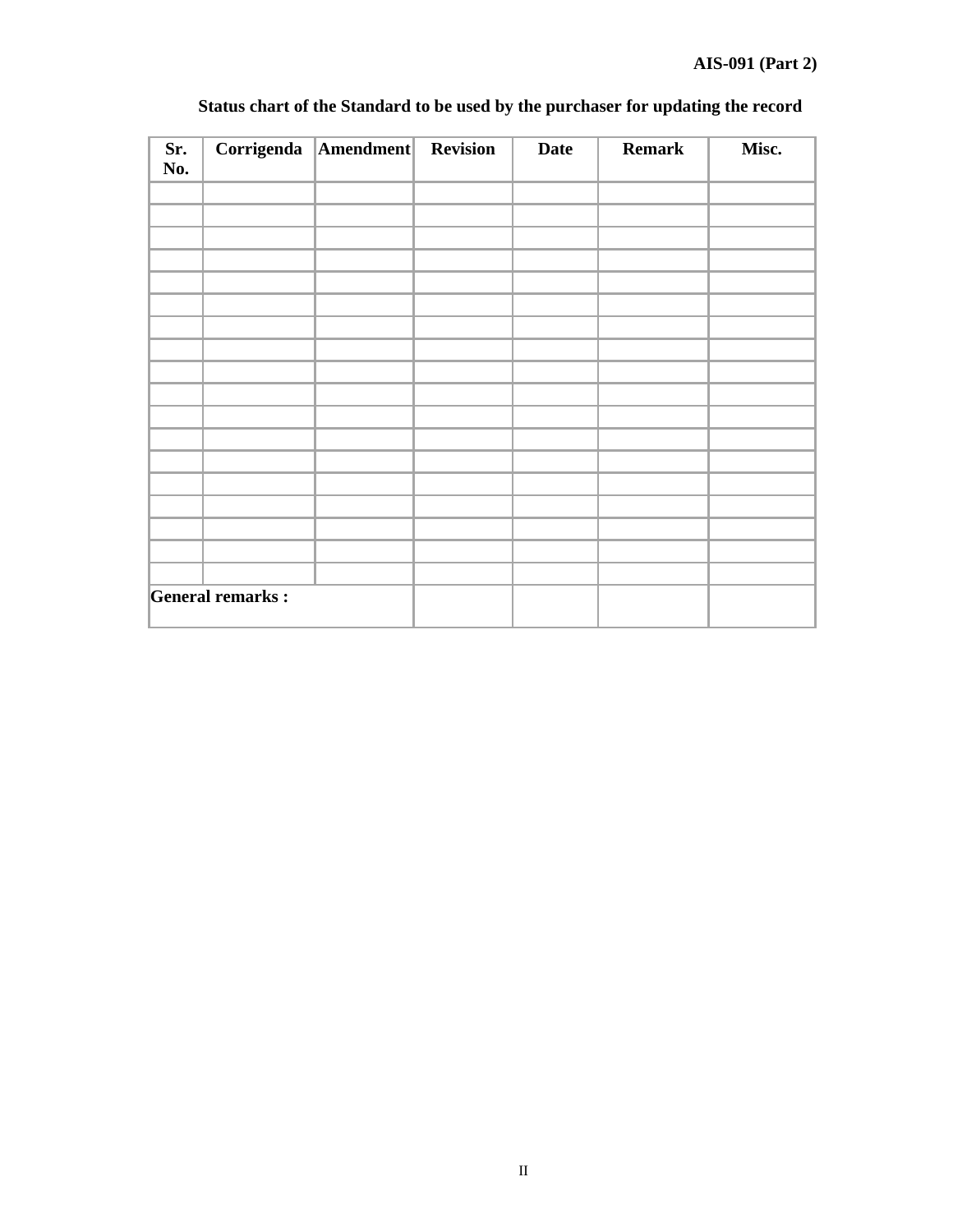## **INTRODUCTION**

The Government of India felt the need for a permanent agency to expedite the publication of standards and development of test facilities in parallel when the work on the preparation of the standards is going on, as the development of critical parts for improved safety can be undertaken only after the publication of the standard and commissioning of test facilities. To this end, the erstwhile Ministry of Surface Transport (MOST) has constituted a permanent Automotive Industry Standard Committee (AISC) vide order No. RT-11028/11/97-MVL dated September 15, 1997. The standards prepared by AISC will be approved by the permanent CMVR Technical Standing Committee (CTSC). After approval, the Automotive Research Association of India, (ARAI), Pune, being the secretariat of the AIS Committee, has published this standard. For better dissemination of this information ARAI may publish this document on their web site.

The mechanical couplings between agricultural tractor and towed vehicles ( e.g. agricultural trailers) are an important safety critical component. This AIS is in line with Annexure IV of EEC Directive 89/173 as amended by 2006/26/EC (Mechanical couplings between tractor and towed vehicle and vertical load on the coupling point) and covers dimensional as well as strength requirements.

The AISC panel and the Automotive Industry Standard Committee (AISC) responsible for preparation of this standard is given in Annex E and F respectively.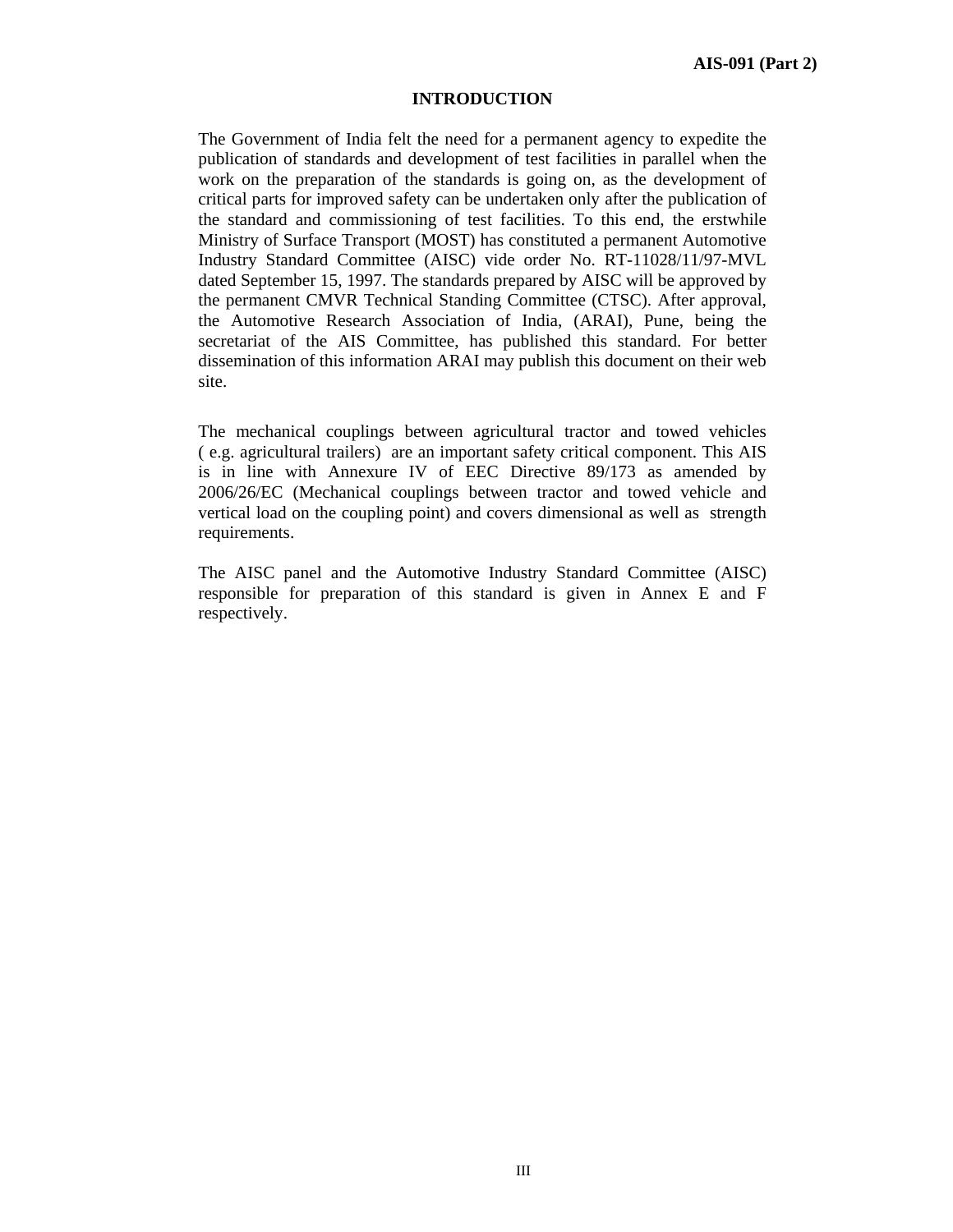| Paragraph<br>No.       | <b>Contents</b>                                                                                                             | Page<br>No. |  |
|------------------------|-----------------------------------------------------------------------------------------------------------------------------|-------------|--|
| $\overline{0}$ .       | Scope                                                                                                                       |             |  |
| 1.                     | References                                                                                                                  | 1/18        |  |
| 2.                     | Definitions                                                                                                                 | 1/18        |  |
| 3.                     | General requirements                                                                                                        | 2/18        |  |
| 4.                     | Special requirements                                                                                                        | 3/18        |  |
| 5.                     | Technical information<br>submitted<br>device<br>the<br>be<br>by<br>to<br>manufacturer for approval of a mechanical coupling | 5/18        |  |
| 6.                     | <b>Markings</b>                                                                                                             | 5/18        |  |
| 7.                     | Instructions for use                                                                                                        | 6/18        |  |
| 8.                     | Number of samples                                                                                                           | 6/18        |  |
| <b>List of Annexes</b> |                                                                                                                             |             |  |
| Annex A                | Drawing of mechanical coupling components                                                                                   | 7/18        |  |
| Annex B                | Dynamic test method                                                                                                         | 12/18       |  |
| Annex $C$              | Coupling device static test method                                                                                          | 14/18       |  |
| Annex D                | Technical specification to be submitted by coupling device /<br>tractor manufacturer                                        | 16/18       |  |

## **Requirements of Mechanical Couplings between Agricultural Tractor and Towed Vehicle and Vertical Load on the Coupling Point**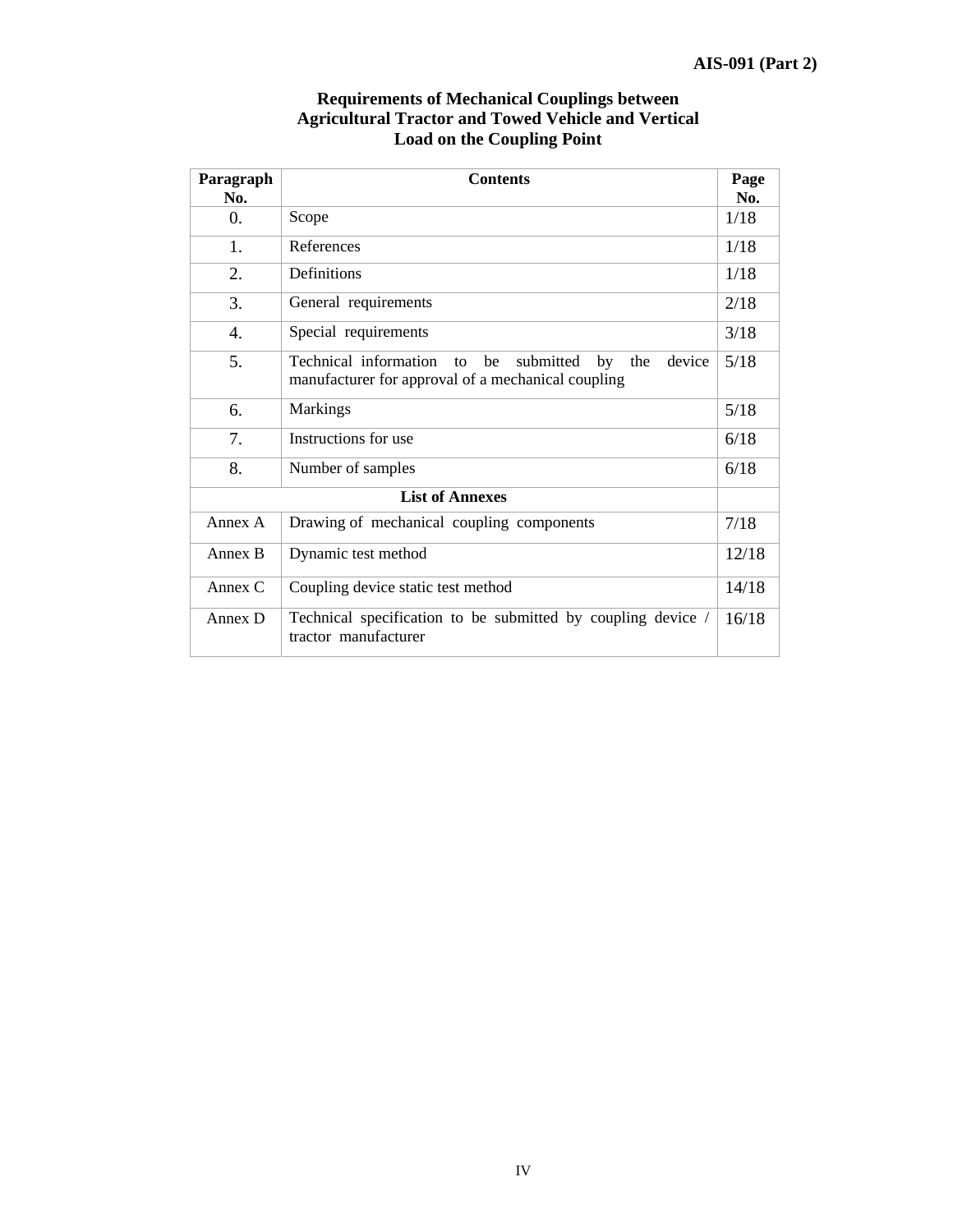## **Requirements of Mechanical Couplings between Agricultural Tractor and Towed Vehicle and Vertical Load on the Coupling Point**

#### **0.0 SCOPE**

0.1 This standard applies to mechanical couplings between agricultural tractor as defined in AIS-053 and towed vehicle and vertical load on coupling point.

#### **1.0 REFERENCES**

| 1.1 | $AIS-053$         | Automotive Vehicles - Types - Terminology                                                                                            |
|-----|-------------------|--------------------------------------------------------------------------------------------------------------------------------------|
| 1.2 | IS 12226          | Agricultural Tractors - Power Tests for drawbar<br>- Test procedure                                                                  |
| 1.3 | ISO 6489/II       | Agricultural vehicles - Mechanical Connections<br>between Towed and Towing Vehicles - Part 2<br>- Specifications for Clevis Coupling |
| 1.4 | IS 12362 (Part 1) | Agricultural vehicles - Mechanical Connections on<br>Towing Vehicles - Part 1: Hook Type                                             |
| 1.5 | IS 12362 (Part 3) | Agricultural vehicles - Mechanical Connections on<br>Towing Vehicles - Part 3: Tractor Drawbar                                       |

## **2.0 DEFINITIONS**

- 2.1. '**Mechanical coupling between tractor and towed vehicle'** means the components installed on the tractor and on the towed vehicle in order to provide the mechanical coupling between those vehicles. Only mechanical coupling components for tractors are covered in this standard. Among the various types of mechanical coupling components for tractors a basic distinction is made between:
	- Clevis type (see Figures 1 and 2 of Annex A),
	- Towing hook (see Figure 3 of Annex A),
	- Tractor drawbar (see Figure 4 of Annex A).
- 2.2. '**Type of mechanical coupling between tractor and towed vehicle'** means parts which do not differ from one another in such essential respects as:
- 2.2.1. Nature of mechanical coupling component,
- 2.2.2. Drawbar rings (40 mm and/or 50 mm diameter),
- 2.2.3. External shape, dimensions or mode of operation (e.g. automatic or non-automatic),
- 2.2.4. Material,
- 2.2.5. Value of D as defined in Annex B for the test performed using the dynamic method or the trailer mass as defined in Annex C for tests performed using the static method, and also the vertical load on the coupling point S.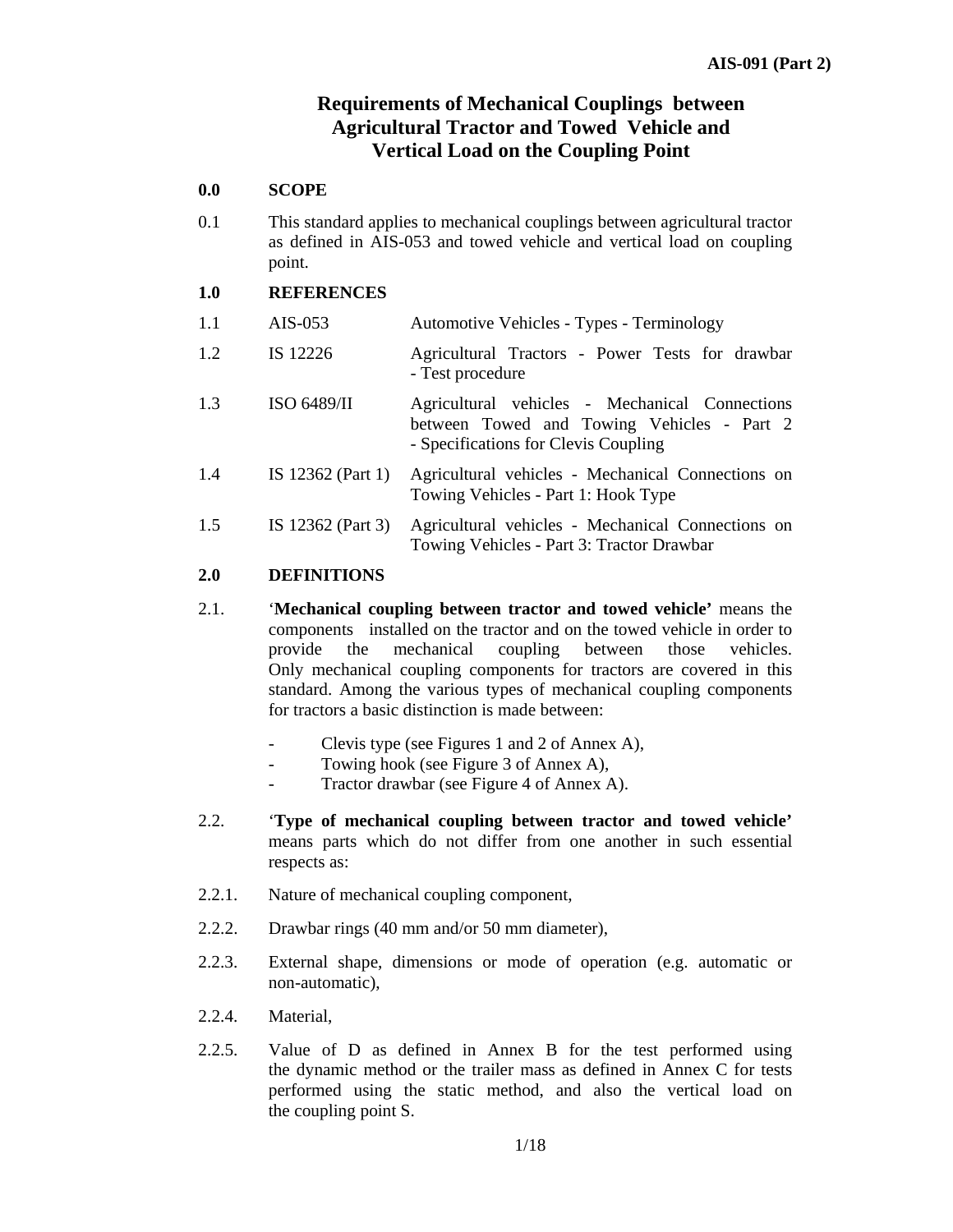- 2.3. '**Reference centre of mechanical coupling**' means the point on the pin axis which is equidistant from the wings in the case of a fork and the point resulting from the intersection of the plane of symmetry of the hook with the generatrix of the concave part of the hook at the level of contact with the ring when this is in the traction position.
- 2.4. '**Height above ground of mechanical coupling (h)**' means the distance between the horizontal plane through the reference centre of the mechanical coupling and the horizontal plane on which the wheels of the tractor are resting.
- 2.5. '**Projection of mechanical coupling (c)'** means the distance between the reference centre of the mechanical coupling component and the vertical plane passing through the axle on which the rear wheels of the tractor are mounted.
- 2.6. '**Vertical load on the coupling point (S)'** means the load transmitted, under static conditions on the reference centre of the mechanical coupling.
- 2.7. '**Automatic**' means a mechanical coupling component which closes and secures itself when the sliding mechanism for the drawbar rings is actuated, without further action.
- 2.8. '**Wheelbase of tractor (I)**' means the distance between the vertical planes perpendicular to the median longitudinal plane of the tractor passing through the axles of the tractor.
- 2.9. '**Weight on the front axle of the unladen tractor (a)**' means that part of the weight of the tractor, which, under static conditions, is transmitted on the ground by the front axle of the tractor.

## **3.0 GENERAL REQUIREMENTS**

- 3.1. The mechanical coupling components may be designed to function automatically or non-automatically.
- 3.2. The mechanical coupling components on the tractor shall conform to the dimensional and strength requirements in para. 4.1 and para. 4.2 and the requirements for the vertical load on the coupling point in para. 4.3.
- 3.3. The mechanical coupling components shall be so designed and made that in normal use they will continue to function satisfactorily and retain the characteristics prescribed by this standard.
- 3.4. All parts of mechanical coupling components shall be made of materials of a quality sufficient to withstand the tests referred to in para. 4.2 and shall have durable strength characteristics.
- 3.5. All the couplings and their locks shall be easy to engage and release and shall be so designed that under normal operating conditions no accidental de-coupling is possible. In automatic coupling components the locked position shall be secured in a form-locking manner by two independently functioning safety devices. However, the latter may be released using the same control device.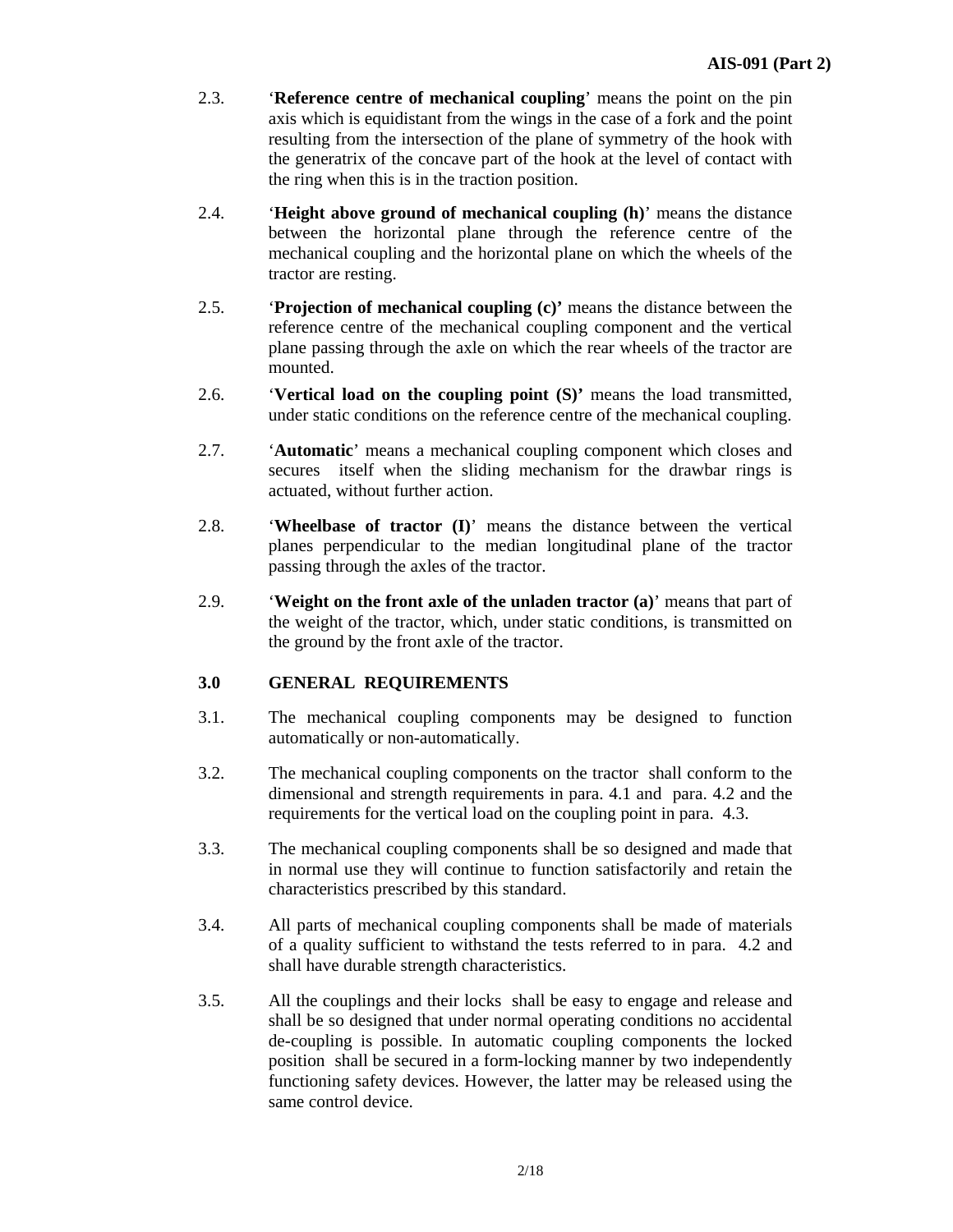- 3.6. The drawbar ring shall be capable of tilting horizontally at least 60º on both sides of the longitudinal axis of a non-built-in coupling device. In addition, vertical mobility of 20º upwards and downwards is required at all times. (See also Annex A.) The angles of articulation shall not be attained at the same time.
- 3.7. The jaw shall permit the drawbar rings to swivel axially at least 90º to the right or left around the longitudinal axis of the coupling with a fixed braking momentum of between 30 and 150 Nm. The towing hook shall allow the drawbar ring to swivel axially at least 20º to the right or left around the longitudinal axis of the hook.
- 3.8 In order to prevent unintentional uncoupling from the hitch ring, the distance between the towing hook tip and the keeper (clamping device) shall not exceed 10 mm at the maximum design load.

## **4.0 SPECIAL REQUIREMENTS**

#### 4.1. **Dimensions**

 The dimensions of the mechanical coupling components on the tractor shall comply with Annex A, Figures 1 to 4. Any dimensions may be chosen if not shown in these figures.

#### 4.2. **Strength**

- 4.2.1. For the purposes of checking their strength the mechanical coupling components shall undergo a dynamic test under the conditions set out in Annex B or a static test under the conditions set out in Annex C.
- 4.2.2. The test shall not cause any permanent deformation, breaks or tears.

#### 4.3. **Vertical load on the coupling point (S)**

- 4.3.1. The maximum static vertical load is laid down by the manufacturer. In no case, however, shall it exceed 3 tonnes.
- 4.3.2. Conditions of acceptance:
- 4.3.2.1. The permissible static vertical load shall not exceed the technically permissible static vertical load recommended by the manufacturer of the tractor nor the static vertical load laid down for the towing device pursuant to component type-approval.
- 4.3.2.2. Whatever the state of loading of the tractor, the mass transmitted to the road by the wheels on the forward axle shall not be less than 20 % of the unladen mass of that tractor, but the maximum load on the rear axle shall not be exceeded.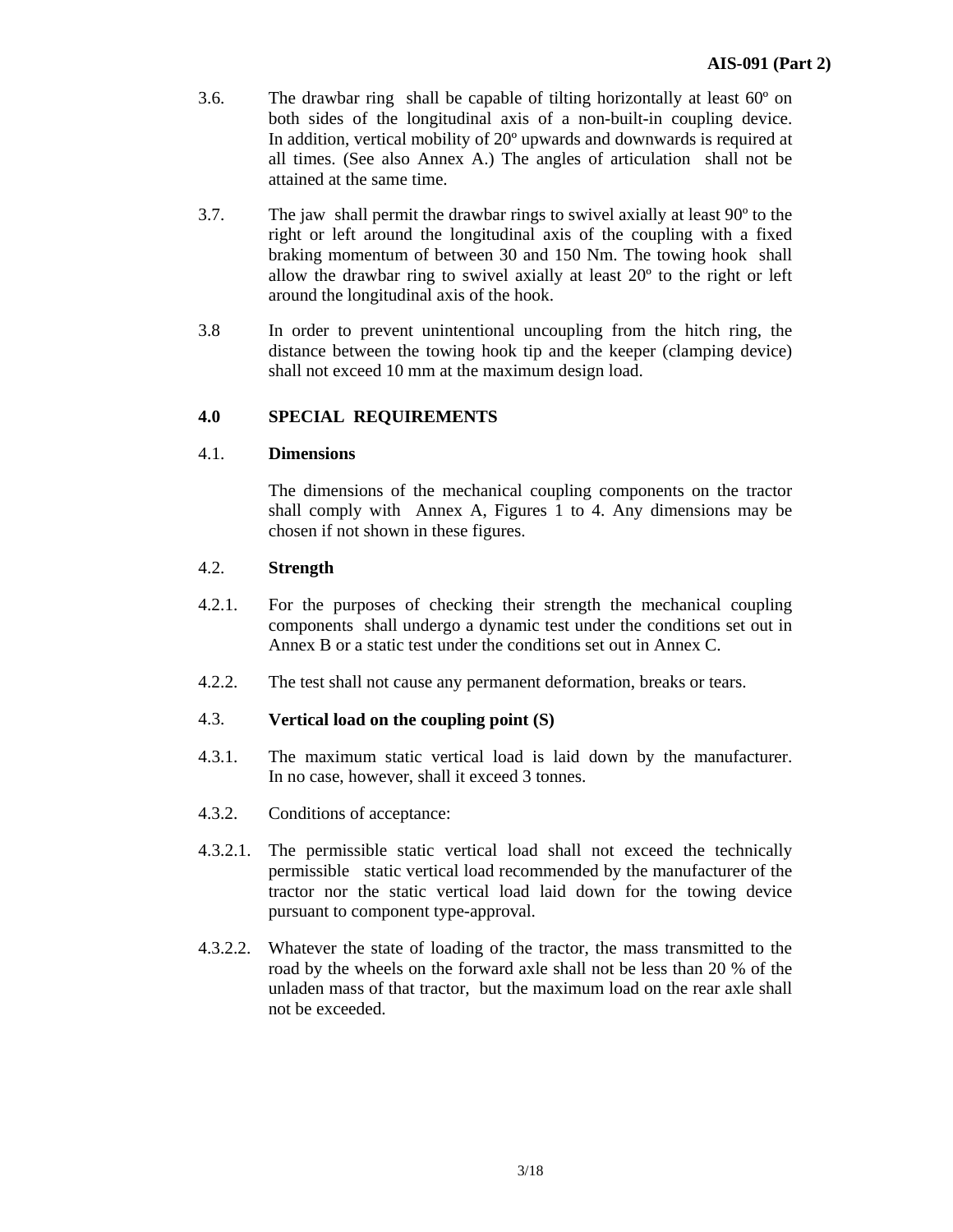



4.4.1. All tractors with a loaded mass exceeding 2.5 tonnes shall be fitted with a trailer coupling having a ground clearance satisfying one of the following relations:

$$
h_1 \leq \frac{(m_a - 0.2^*m_t)^* - (S^*c)}{0.6*(0.8^*m_t + S)}
$$

or

$$
h_2 \leq \frac{(m_{la} - 0.2^*m_t)^* - (S^*c)}{0.6*(0.8^*m_{lt} - 0.2^*m_t + S)}
$$

where:

- $m_t$ : mass of the tractor (means the mass defined in IS 12226).
- $m_{lt}$ : mass of the tractor (means the mass defined in IS 12226) with ballast weight on the front axle,
- m<sub>a</sub>: weight on the front axle of the unladen tractor (means that part of the weight of the tractor, which, under static conditions, is transmitted on the ground by the front axle of the tractor.)
- $m<sub>la</sub>$ : weight on the front axle of the tractor with ballast weight on the front axle, (means that part of the weight of the tractor, which, under static conditions, is transmitted on the ground by the front axle of the tractor)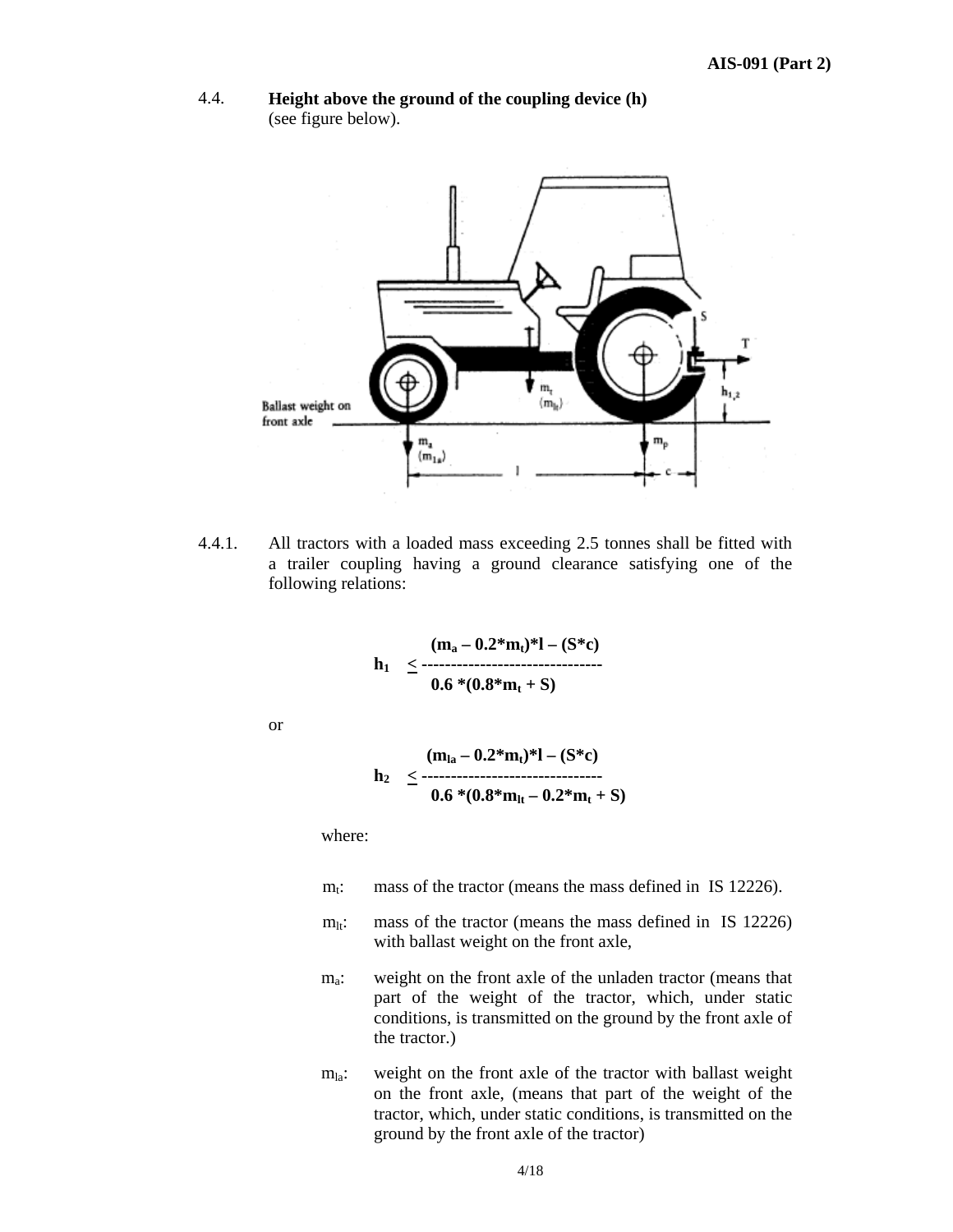- l: tractor wheelbase (means the distance between the vertical planes perpendicular to the median longitudinal plane of the tractor passing through the axles of the tractor).
- S: vertical load on the coupling point (means the load transmitted, under static conditions on the reference centre of the mechanical coupling).
- c: distance between the reference centre of the mechanical coupling and the vertical plane passing through the axle of the rear wheels of the tractor (means the distance between the reference centre of the mechanical coupling component and the vertical plane passing through the axle on which the rear wheels of the tractor are mounted.)

## **5**.**0 TECHNICAL INFORMATION TO BE SUBMITTED BY THE DEVICE MANUFACTURER FOR APPROVAL OF A MECHANICAL COUPLING**

- 5.1. An application for component type-approval for a tractor with respect to the coupling device shall be submitted by the manufacturer of the device or by his authorized representative. Additional information as given in Annex D shall be submitted.
- 5.2. For each type of mechanical coupling component the application shall be accompanied by the following documents and particulars:
	- scale drawings of the coupling device (three copies). These drawings shall in particular show the required dimensions in detail as well as the measurements for mounting the device,
	- a short technical description of the coupling device specifying the type of construction and the material used,
	- a statement of the value of D as referred to in Annex B for the dynamic test or the value of T (traction force) as referred to in Annex C for the static test, and also the vertical load on the coupling point S,
	- One or more sample devices as required by the technical service.

#### **6.0 MARKINGS**

- 6.1. Every mechanical coupling component conforming to the type for which component type-approval has been granted shall bear the following markings:
- 6.1.1. trade name or mark;
- 6.1.2 where the strength is checked in accordance with Annex B (dynamic test): permissible value of D, static vertical load value of S;
- 6.1.3where the strength is checked in accordance with Annex C (static test): Towable mass and vertical load on the coupling point, S.
- 6.2. The data shall be clearly visible, easily legible and durable.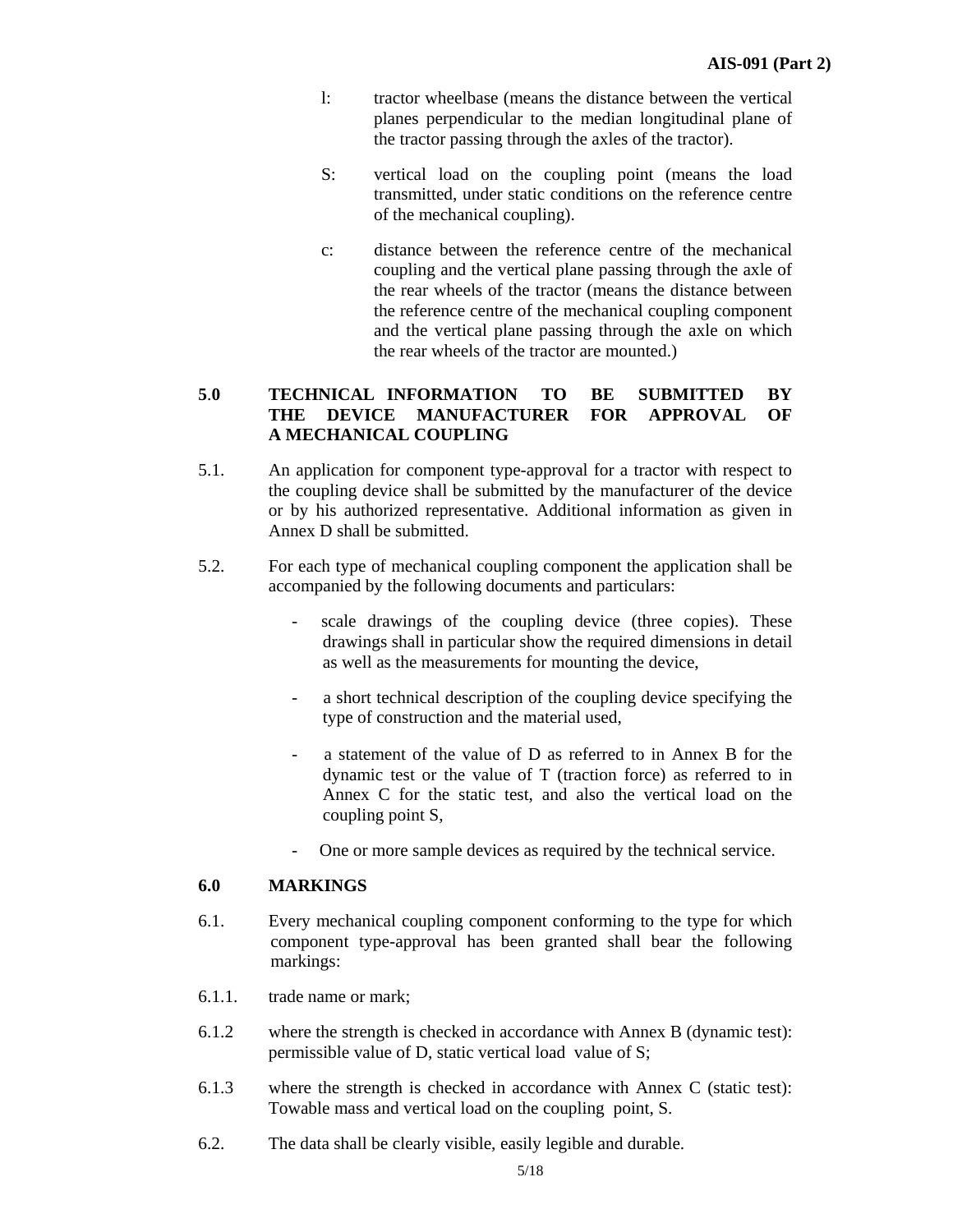## **7.0 INSTRUCTIONS FOR USE**

 All mechanical couplings shall be accompanied by the manufacturer's instructions for use. These instructions shall include the values of D or T depending on which test was performed on the coupling.

## **8.0 NUMBER OF SAMPLES**

Total 3 nos. of samples are required for carrying out all the above tests. However, different tests may be done on one and the same sample or less samples, if the manufacturer requests so.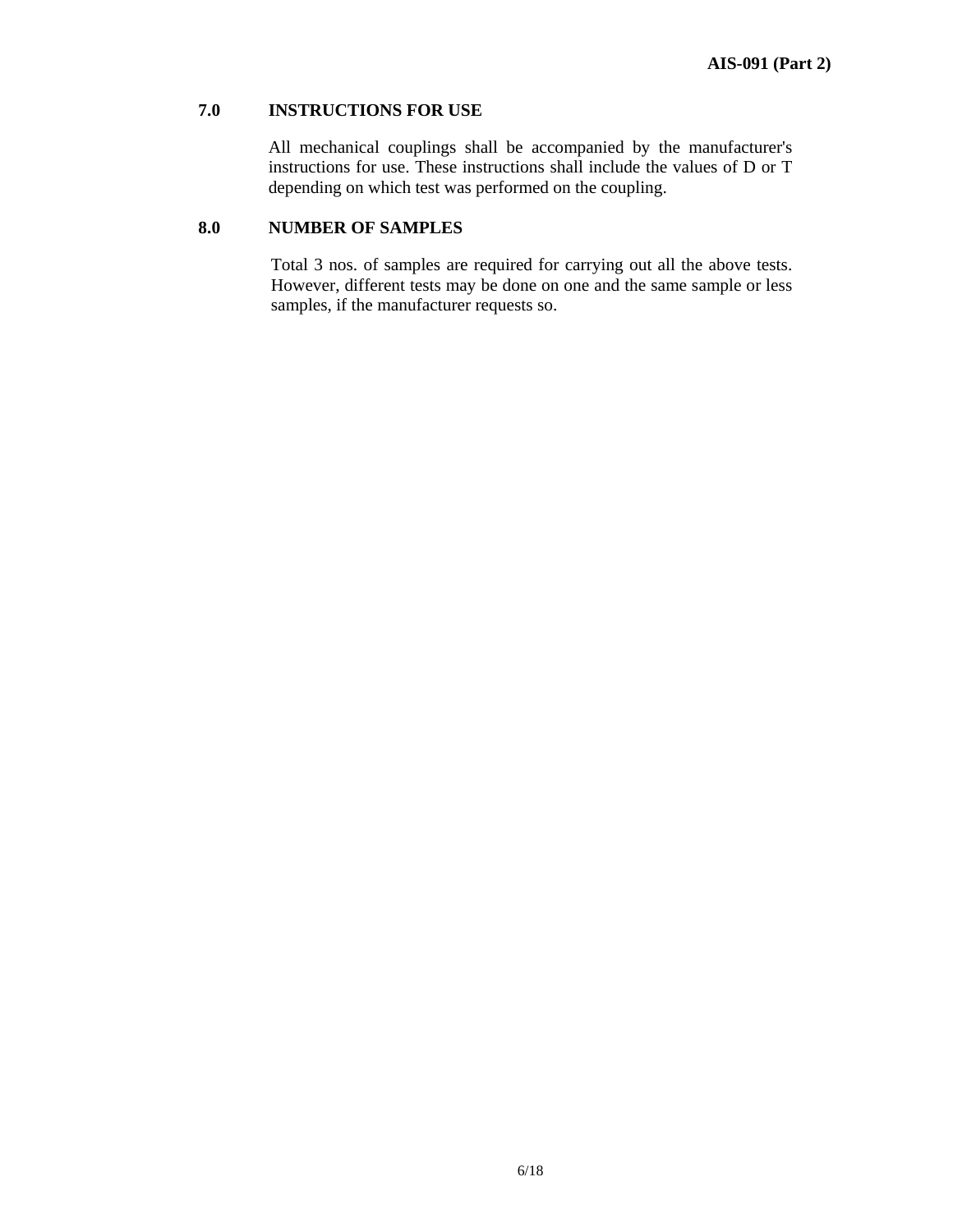## **ANNEX A**

#### (See 2.1)

## **DRAWING OF MECHANICAL COUPLING COMPONENTS**



**Figure 1a Non-automatic trailer coupling, with cylindrical locking pin**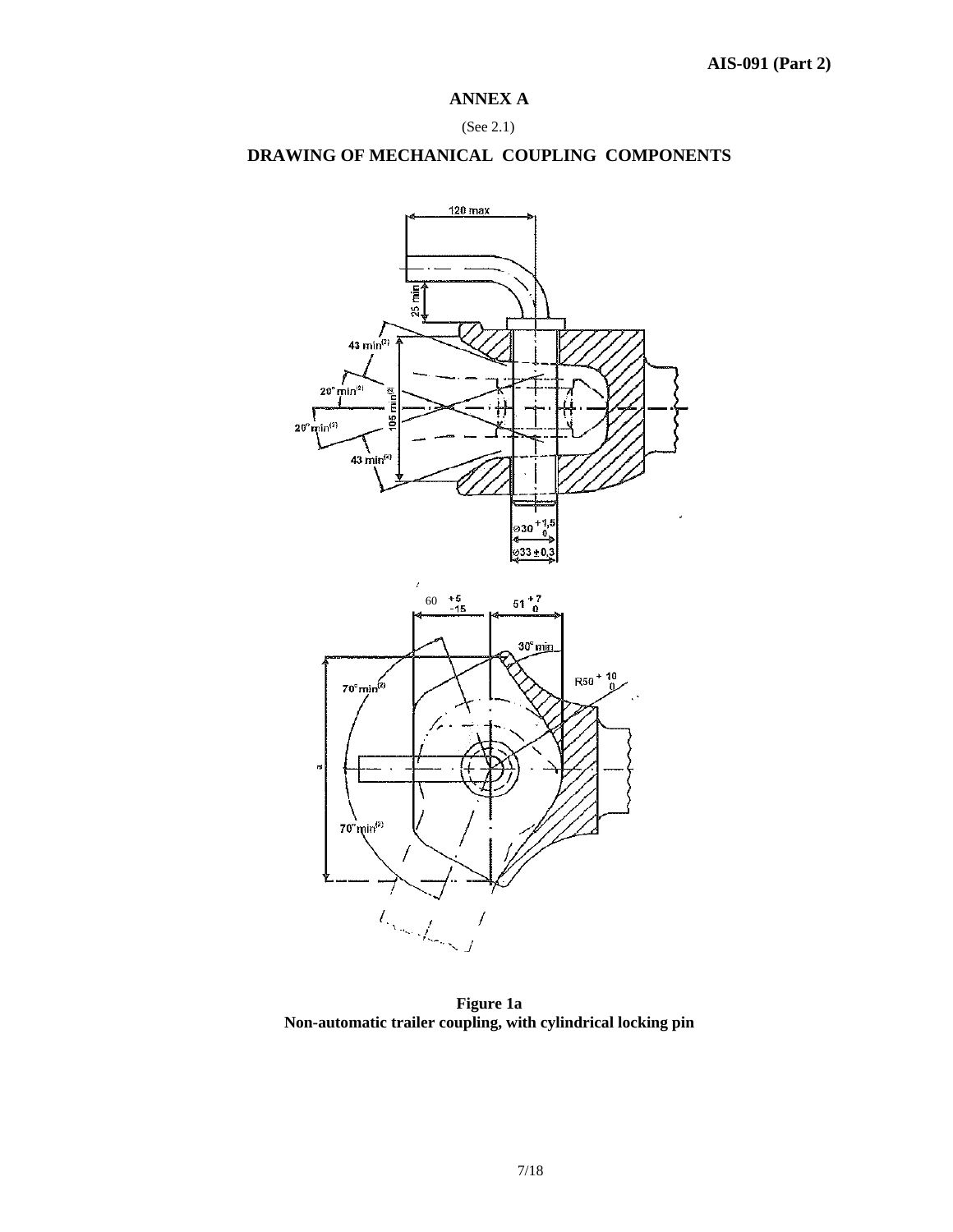

**Figure 1b Automatic trailer coupling, with cylindrical locking pin**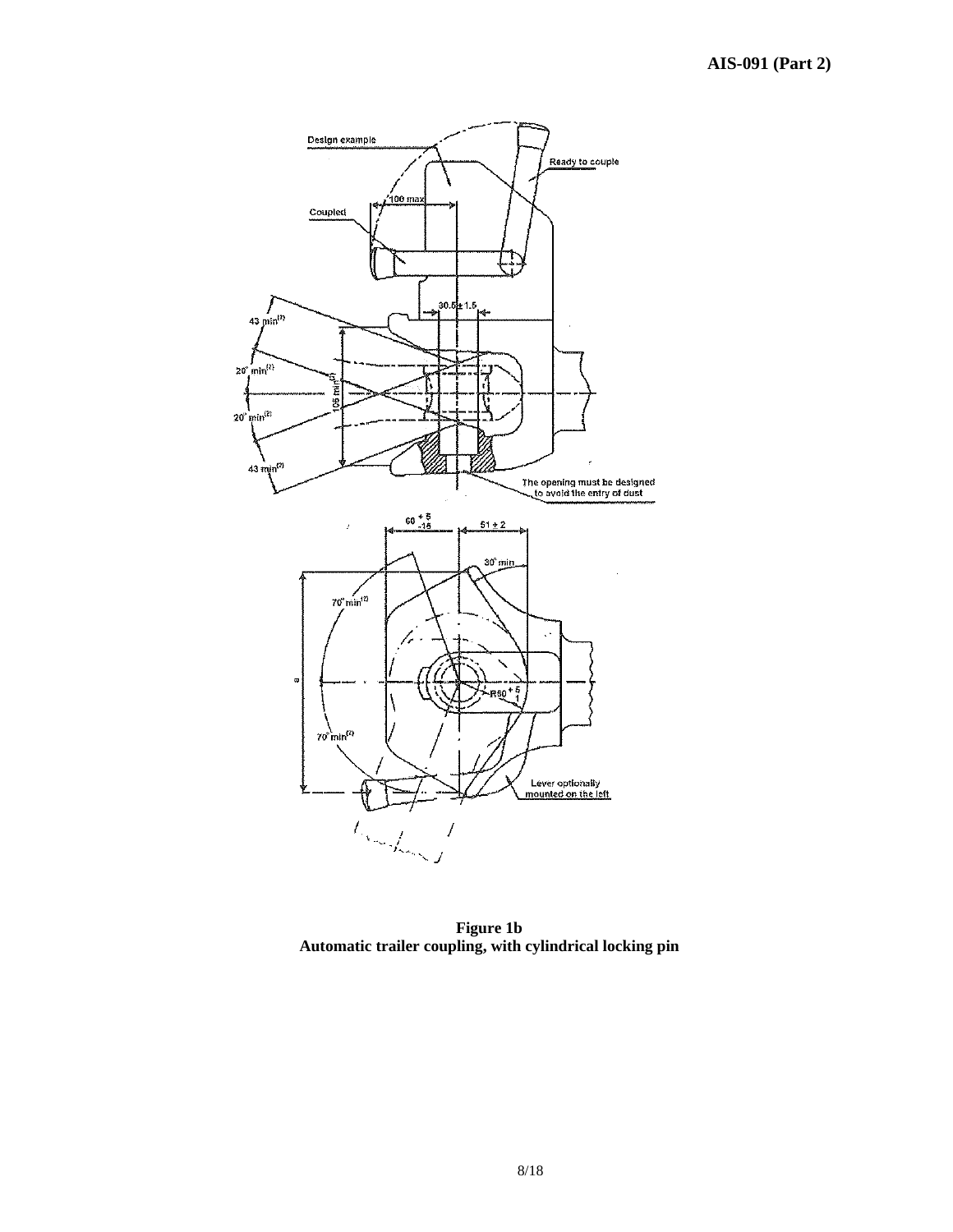

**Figure 1c Automatic trailer coupling, with cambered locking pin**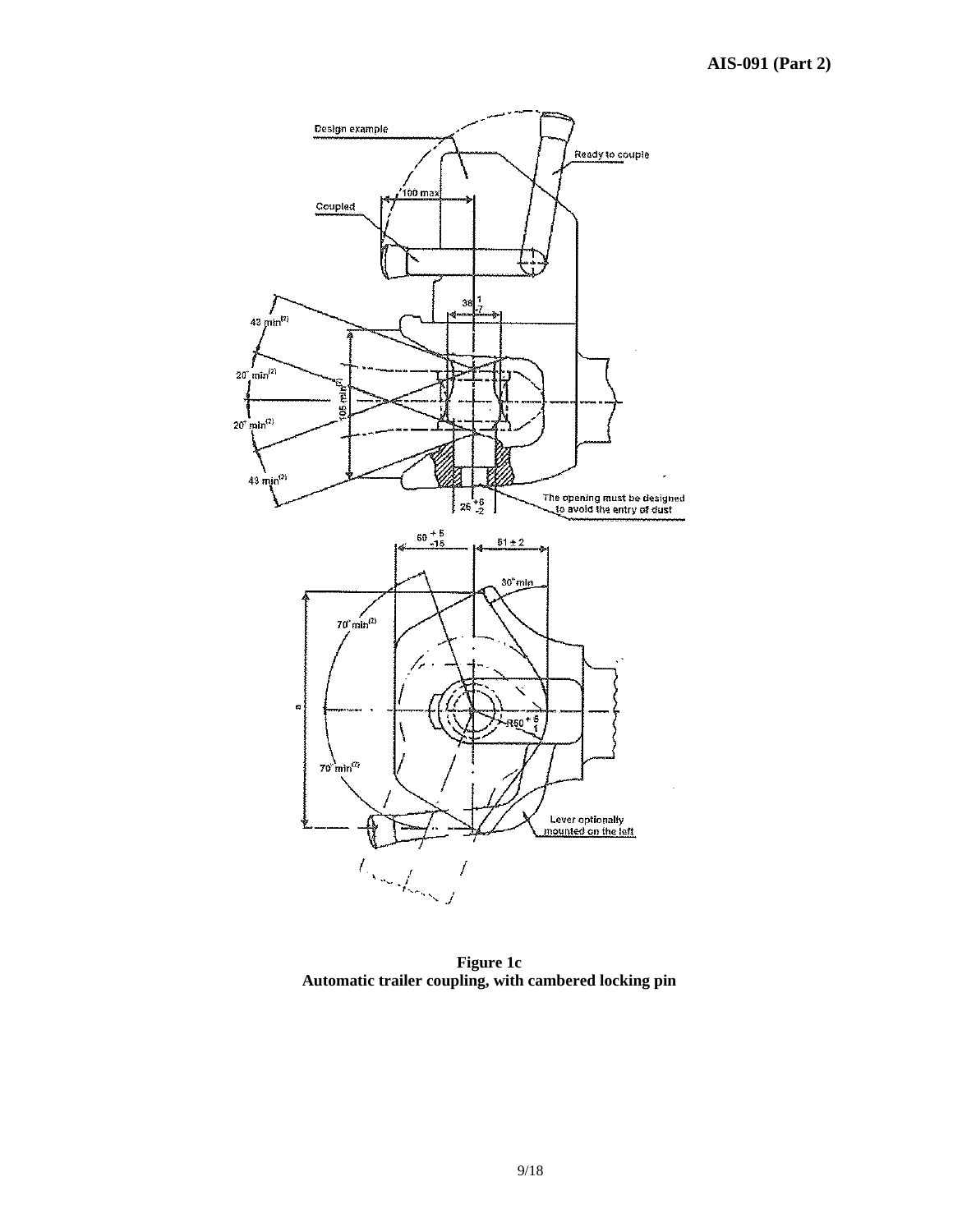



**Figure 2 Non-automatic trailer coupling Corresponds to ISO 6489/II of October 1980**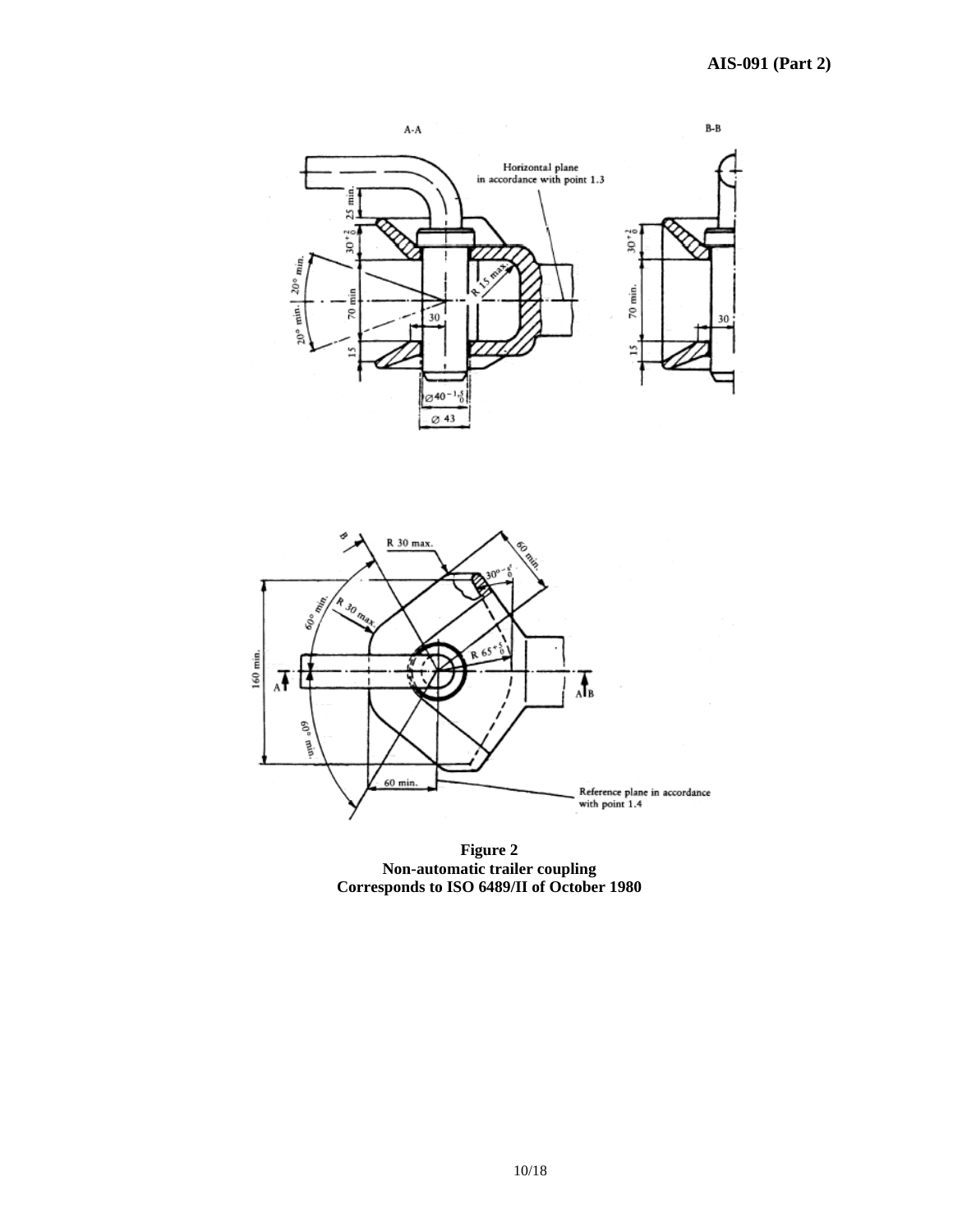

No part of the towing hook may be outside radius  $r$  between point  $x$  and  $y$ 





**Figure 4 Tractor drawbar Corresponds to IS 12362 (Part 3): 1994**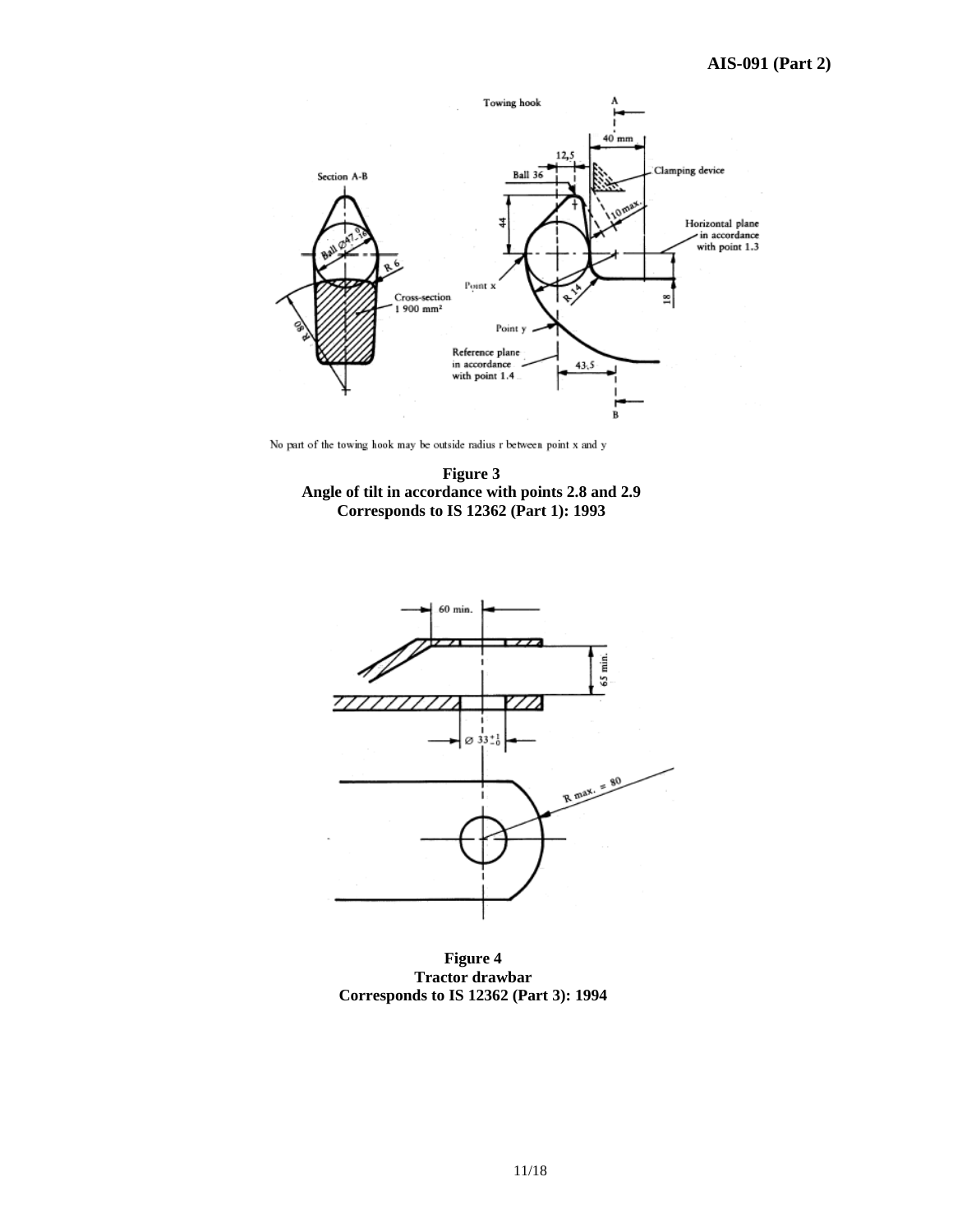#### **ANNEX B**

#### (See 2.2.5)

#### **DYNAMIC TEST METHOD**

#### **1. TEST PROCEDURE**

The strength of the mechanical coupling is to be established by alternating traction on a test bed. This method describes the fatigue test to be used on the complete mechanical coupling device, i.e. when fitted with all the parts needed for its installation the mechanical coupling is mounted and tested on a test bed.

The alternating forces are applied as far as possible sinusoidally (alternating and/or rising) with a load cycle depending on the material involved. No tears or breaks may occur during the test.

#### **2. TEST CRITERIA**

The horizontal force components in the longitudinal axis of the vehicle together with the vertical force components form the basis of the test loads. In so far as they are of secondary importance, horizontal force components at right angles to the longitudinal axis of the vehicle and also moments are not to be taken into consideration. The horizontal force components in the longitudinal axis of the vehicle are represented by a mathematically established representative force, the value D.

The following equation applied to the mechanical coupling:

$$
D~=~g~-~\frac{M_T~-~M_R}{M_T~+~M_R}
$$

Where:

 $M_T$  = the technically permissible total mass of the tractor,  $M_R$  = the technically permissible total mass of the towed vehicles,  $g = 9.81$  m/s<sup>2</sup>.

The vertical force components at right angles to the track are expressed by the static vertical load S.

The technically permissible loads are given by the manufacturer.

#### **3. TEST PROCEDURE**

#### 3.1. **General requirements**

The test force is applied to the mechanical coupling device being tested by means of an appropriate standard drawbar ring beneath an angle formed by the position of the vertical test load  $F_v$  *vis-à-vis* the horizontal test load  $F_h$  in the direction of the median longitudinal plane passing from top front to bottom rear.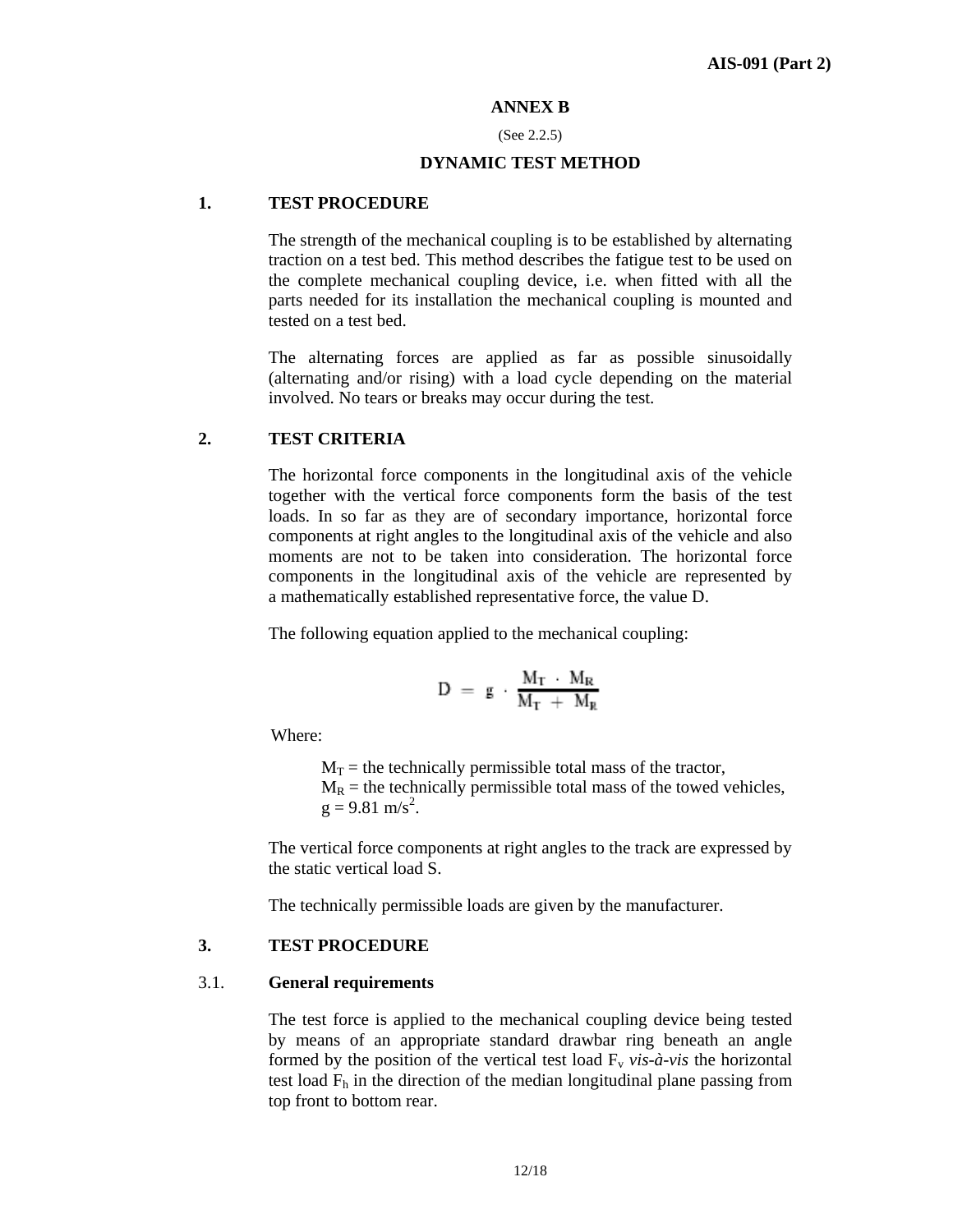The test force is applied at the usual point of contact between the mechanical coupling device and the drawbar ring.

The play between the coupling device and the ring shall be kept to a minimum.

In principle the test force is applied in an alternating manner around the zero point. With an alternating test force the resulting load is equal to zero.

Should the design of the coupling device (e.g. excessive play, towing hook) make it impossible to carry out the test with an alternating test load, the test load may also be applied on a rising basis in the direction of traction or pressure, whichever is the greater.

Where the test is carried out with a rising force curve, the test load is equal to the upper (highest) load, and the lower (smallest) load should not exceed 5 % of the upper load.

Care should be taken in the alternating force test to ensure that by suitable mounting of the test apparatus and choice of power conduction system no additional moments or forces arising at right angles to the test force are introduced; the angular error for the direction of force in the alternating force test should not exceed  $\pm$  1.5°; and for the rising force test the angle is set in the upper load position.

The test frequency shall not exceed 30 Hz. For components made of steel or steel casting the load cycle amounts to  $2 * 10<sup>6</sup>$ . The subsequent tear test is carried out using the colour penetration method or similar method.

If springs and/or dampers are incorporated into the coupling parts, they are not to be removed during the test but may be replaced if, during the test, they are subject to strain under conditions which would not obtain during normal operation (e.g. heat action) and become damaged. Their behavior before, during and after the test shall be described in the test report.

#### 3.2. **Test forces**

The test force consists in geometrical terms of the horizontal and vertical test components as follows:

$$
F = \sqrt{F_h^2 + F_v^2}
$$

where:

 $F_h = \pm 0.6 * D$  in the case of alternating force, or  $F_h = 1.0 * D$  in the case of rising force (traction or pressure),  $F_v = g * 1.5 * S$  $S =$  static drawbar load (vertical force components on the track).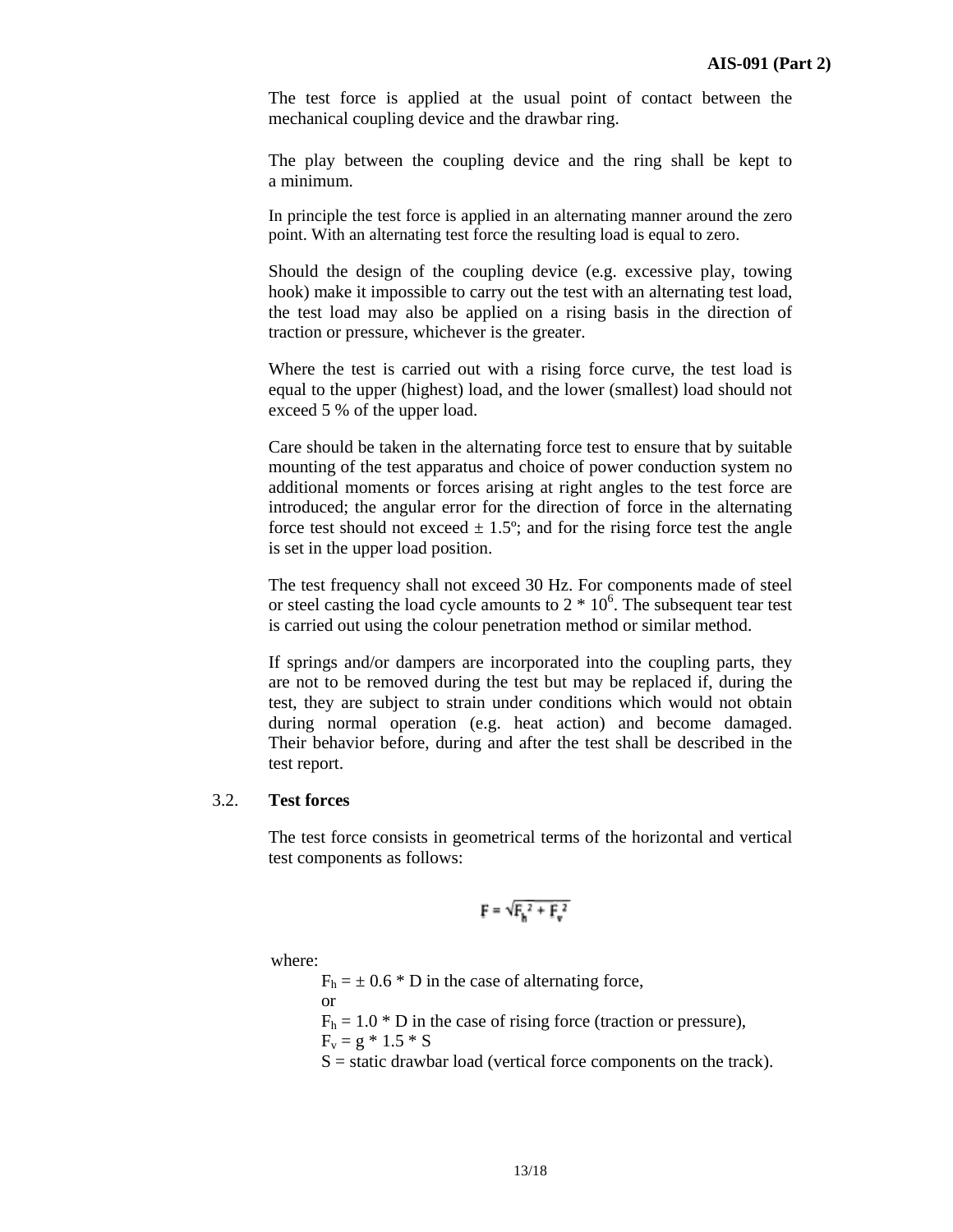#### **ANNEX C**

#### (See 2.2.5)

## **COUPLING DEVICE STATIC TEST METHOD**

## **1. TEST SPECIFICATIONS**

## 1.1. **General**

1.1.1. Subject to a check on its construction characteristics, the towing device shall undergo static tests in accordance with the requirements of points 1.2, 1.3 and 1.4.

## 1.2. **Test preparation**

 The tests shall be carried out on a special machine, with the towing device and any structure coupling it to the body of the agricultural tractor attached to a rigid structure by means of the same components used to mount it on the agricultural tractor.

## 1.3. **Test instruments**

 The instruments used to record loads applied and movements shall have the following degree of accuracy:

- loads applied  $\pm$  50 daN,
- movements  $\pm$  0.01 mm.

## 1.4. **Test procedure**

- 1.4.1. The coupling device shall first be subjected to a pre-traction load which does not exceed 15 % of the traction test load defined in point 1.4.2.
- 1.4.1.1. The operation described in para. 1.4.1 shall be repeated at least twice, starting with a zero load, which is gradually increased until the value prescribed in para. 1.4.1, is reached, and then decreased to 500 daN; the settling load shall be maintained for at least 60 seconds.
- 1.4.2. The data recorded for plotting the load/deformation curve under traction, or the graph of that curve provided by the printer linked to the traction machine, shall be based on the application of increasing loads only, starting from 500 daN, in relation to the reference centre of the coupling device.

There shall be no breaks for values up to and including the traction test load which is established as 1.5 times the technically permissible trailer mass; in addition, the load/deformation curve shall show a smooth progression, without irregularities, in the interval between 500 daN and one third of the maximum traction load.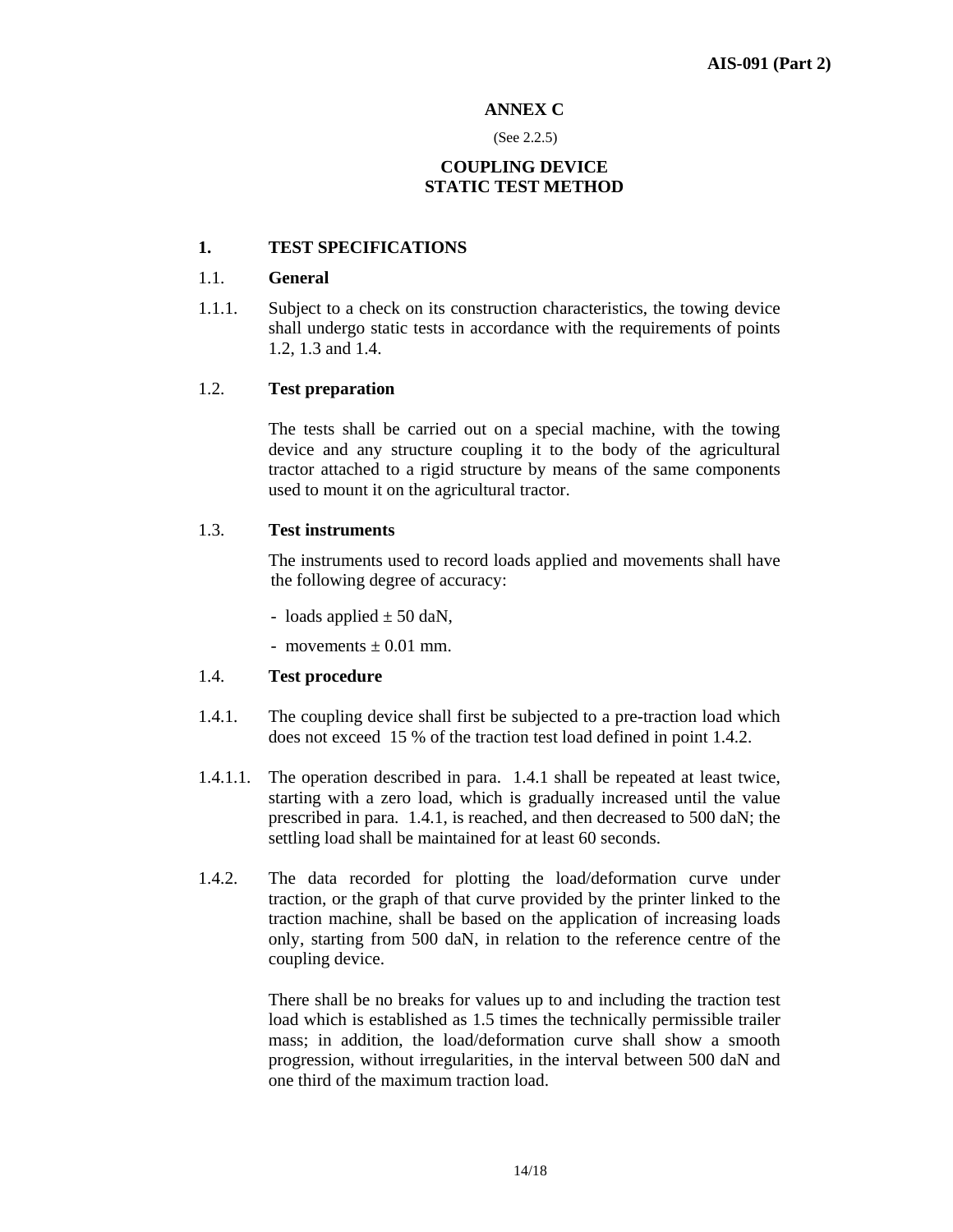- 1.4.2.1. Permanent deformation is recorded on the load/deformation curve in relation to the load of 500 daN after the test load has been brought back to that value.
- 1.4.2.2. The permanent deformation value recorded shall not exceed 25 % of the maximum elastic deformation occurring.
- 1.5 The test referred to in para. 1.4.2 shall be preceded by a test in which an initial load of three times the maximum permissible vertical load recommended by the manufacturer is applied in a gradually increasing manner, starting from an initial load of 500 daN, to the reference centre of the coupling device.

During the test, deformation of the coupling device shall not exceed 10 % of the maximum elastic deformation occurring.

The check is carried out after removing the vertical load and returning to the initial load of 500 daN.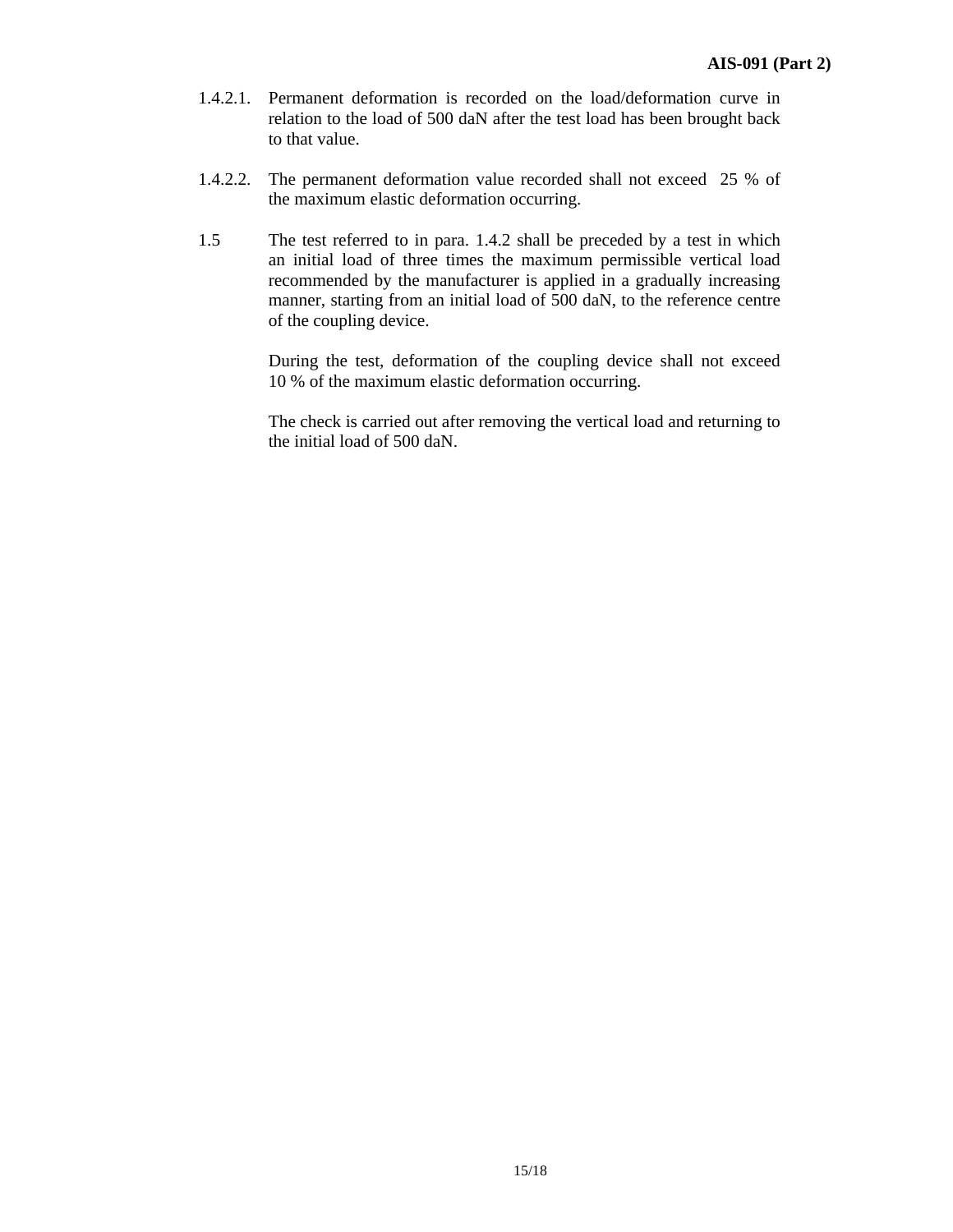## **ANNEX D**

(See 5.1)

## **TECHNICAL SPECIFICATION TO BE SUBMITTED BY COUPLING DEVICE / TRACTOR MANUFACTURER**

- 1. Name of the tractors manufacturer
- 2. Address of the tractors manufacturer
- 3. Tractors model / variants
- 4. Manufacturer of coupling device
- 5. Type of coupling device
- 6. Sketch showing mounting and location of coupling device
- 7. Material of the coupling device
- 8. Capacity of coupling device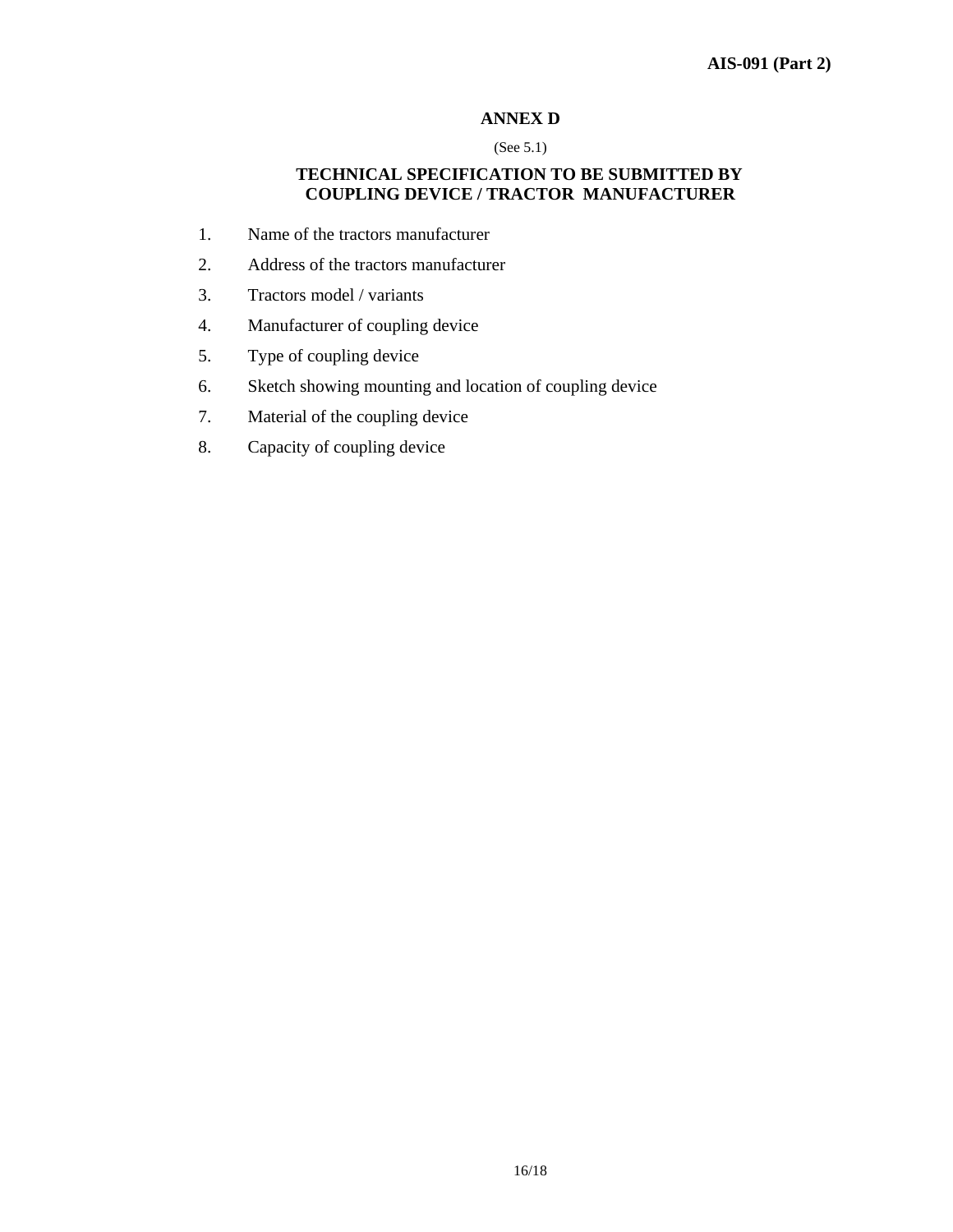#### **ANNEX E**

## **(See Introduction)**

## **COMPOSITION OF AISC PANEL ON AIS ON AGRICULTURAL TRACTOR SUBJECTS\***

| <b>Convener</b>                |                                                                        |  |  |
|--------------------------------|------------------------------------------------------------------------|--|--|
| Mr. T.C. Gopalan,              | <b>Tractor Manufacturers Association (TMA)</b>                         |  |  |
| <b>Members</b>                 | <b>Representing</b>                                                    |  |  |
| Mr. A. V. Mannikar,            | The Automotive Research Association of India (ARAI)                    |  |  |
| Mr. A. A. Badusha,             | The Automotive Research Association of India (ARAI)                    |  |  |
| Mr. V. V. Shinde,              | The Automotive Research Association of India (ARAI)                    |  |  |
| Mr. D. P. Saste                | Central Institute of Road Transport (CIRT)                             |  |  |
| Representative from            | International Centre for Automotive Technology (ICAT)                  |  |  |
| Representative from            | Vehicle Research and Development Establishment (VRDE)                  |  |  |
| Representative from            | Central Farm Machinery Training & Testing Institute (CFMTTI)           |  |  |
| Dr. N. Karuppaiah              | National Automotive Testing and R&D Infrastructure Project<br>(NATRIP) |  |  |
| Mr. K. N. D. N.<br>Nambudripad | Automotive Component Manufacturers Association of India                |  |  |
| Shri K. Rajeswar               | Mahindra & Mahindra Ltd. (TMA)                                         |  |  |
| Shri Philip Koshy              | John Deere Equipment Pvt. Ltd                                          |  |  |
| Shri Manu Singh                | International Tractor Ltd.                                             |  |  |
| Shri S. Lakshmipathy           | Tractor and Farm Equipment Ltd.                                        |  |  |
| Shri R. M. Kanitkar            | Force Motors Ltd.                                                      |  |  |
| Shri V. K. Taneja              | New Holland Tractors Ltd.                                              |  |  |
| Shri Mohit Kumar               | Escorts Ltd.                                                           |  |  |
| Shri K. K. Gandhi              | Society of Indian Automobile Manufacturers (SIAM)                      |  |  |
| Mr. T. V. Singh                | Bureau of Indian Standards (BIS)                                       |  |  |
| Shri K.C.S Bisht               | Bureau of Indian Standards (BIS)                                       |  |  |

\* At the time of approval of this Automotive Industry Standard (AIS)